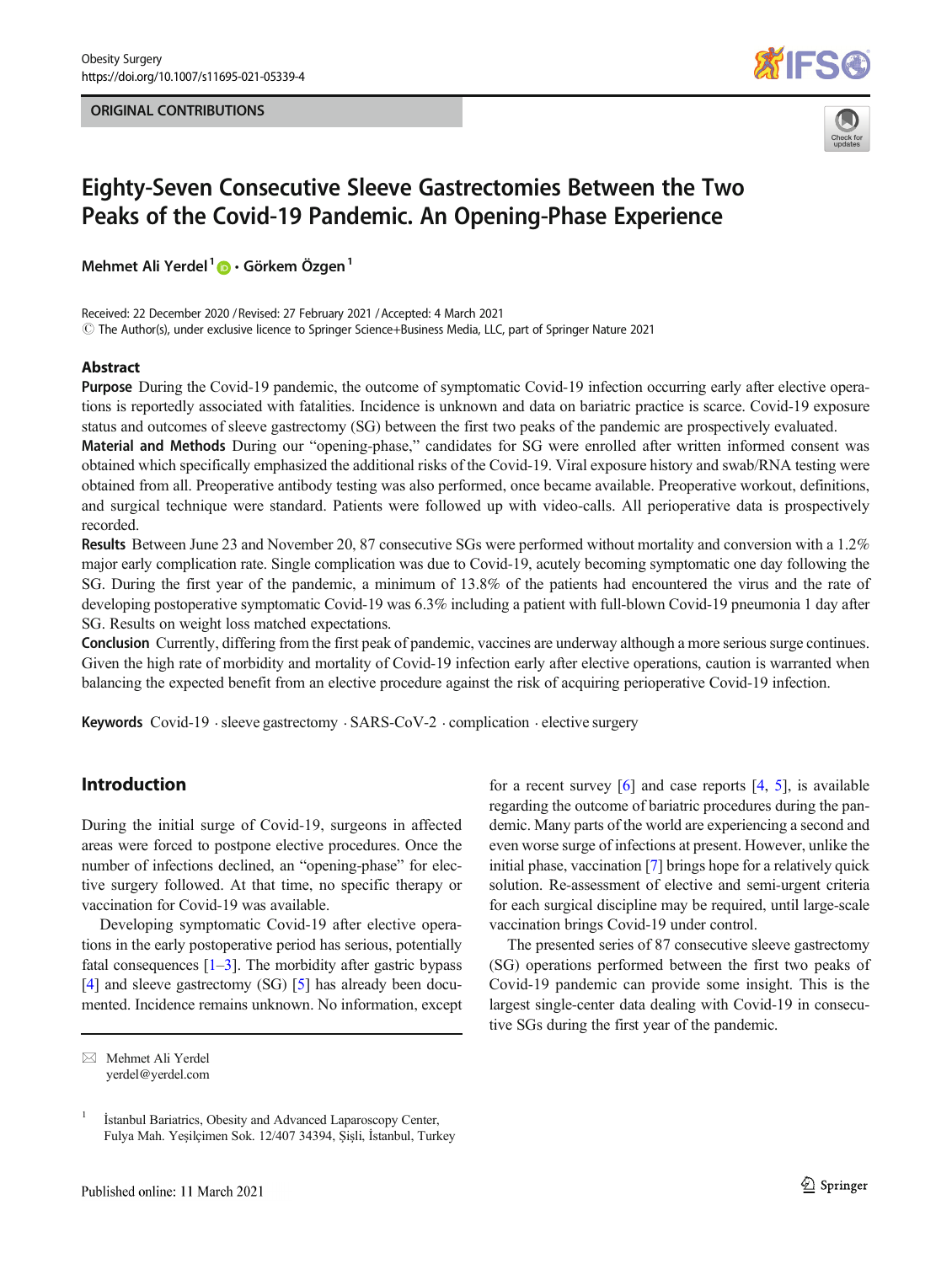## <span id="page-1-0"></span>Material and Methods

All procedures performed on patients were in accordance with the ethical standards of the institutional and/or national research committee and with the 1964 Helsinki declaration and its later amendments or comparable ethical standards. The study was approved by the institutional ethics committee and was conducted at a private bariatric center and hospital in İstanbul.

National and Regional Covid-19 Status The 1<sup>st</sup> official Covid-19 case in Turkey was announced on March 11. Our center deployed a lockdown strategy except for emergencies on March 14 (Fig. 1). Similar to what was observed in Italy [[8\]](#page-4-0), the vast majority of non-oncological elective procedures in Turkey were postponed in line with the ban imposed by our Ministry of Health on March 20, when the hospital was also officially declared as a pandemic hospital. The national lockdown and the ban for elective procedures were called off on June 3. There were no hospitalized Covid-19 patients when we restarted our program on June 23. During this "openingphase," except for a few unintentional exceptions as in one of our cases, no Covid-19 patient was knowingly admitted to the

hospital until the second surge in November, when admissions to the hospital and to ICU started to increase quickly. During periods when there were Covid-19 patients in the hospital, we were able to provide Covid-19-free pathways, allowing separation of bariatric cases from the Covid-19 patients in terms of wards, surgical theaters, and ICU rooms. Soon before the second peak, due to increasing hospital/ICU Covid-19 admissions, we reclosed our elective bariatric practice on November 20.

National Treatment Protocol for Covid-19 In Turkey, all symptomatic Covid-19 patients are treated orally with favipiravir (Favira®, 200 mg, Novelfarma, Turkey) which is provided free of charge by the government. Favipiravir [\[9](#page-4-0)] is a viral polymerase and protease inhibitor like remdesivir, and it is the only antiviral agent approved for the treatment of Covid-19 in our country.

All candidates were specifically informed about the risks due to the Covid-19 pandemic, and informed consent was obtained from all individual participants included in the study. In obtaining written informed consent, the potential for the virus to influence the outcome of SG and the uncertainties in the world literature were discussed in detail. Viral exposure



\*Ministry of Healths Open Access Database: https://covid19.saglik.gov.tr

Fig. 1 The timeline of Covid-19 pandemic phases and sleeve gastrectomies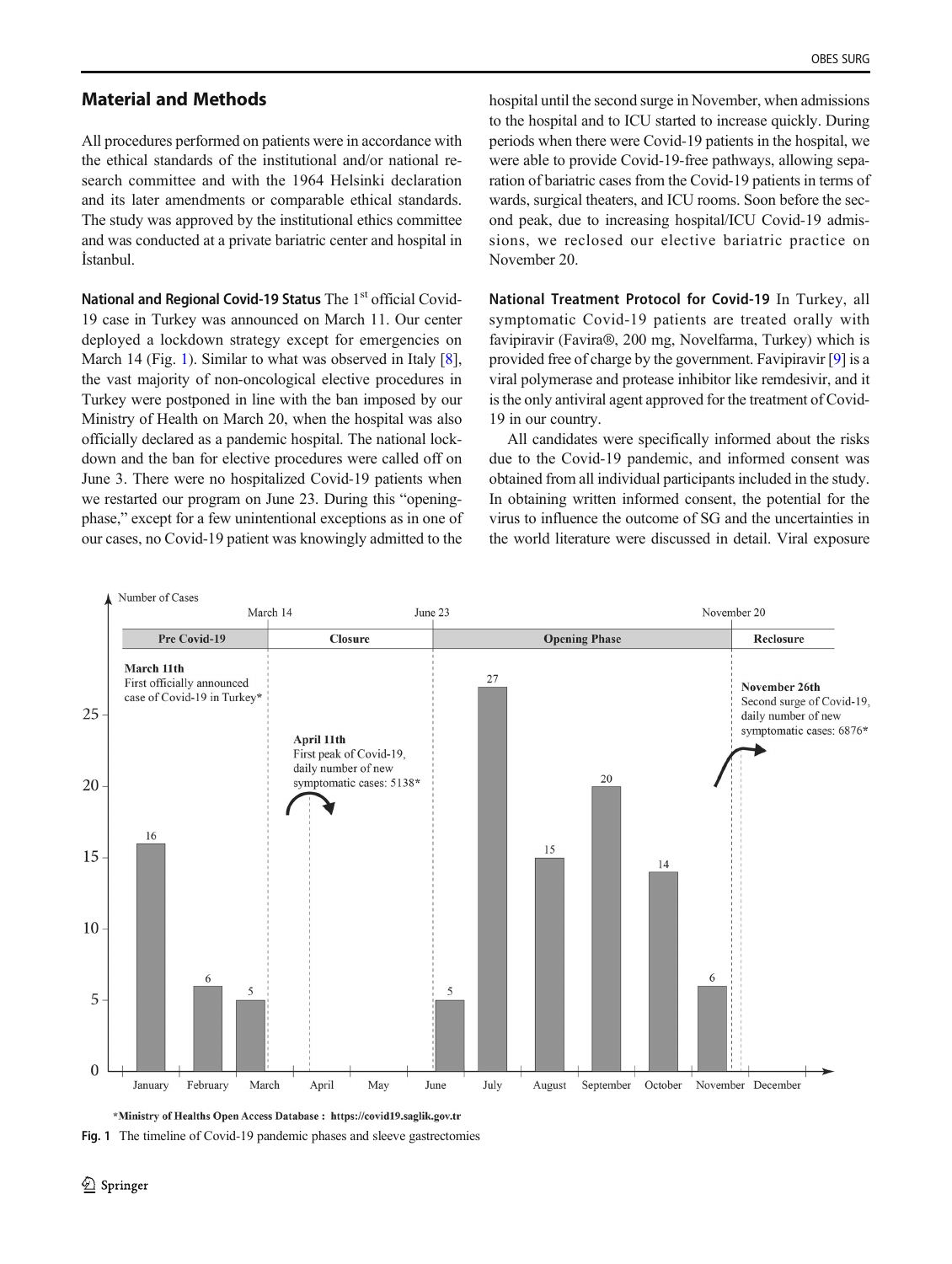history was taken. All patients underwent a swab test using polymerase chain reaction (PCR) (Bioeksen, Turkey) 2–7 days prior to the operation and were asked to quarantine until the operation. Eighty-seven percent of the PCRs were done between 2 and 5 preoperative days. Total antibodies (SARS-CoV-2 Total, Siemens, Germany) and IgG/IgM + IgA (ELISA, Vircell, Spain) were also studied, once kits became available.

Preoperative Workout All patients were evaluated by a team comprising surgeon, dietician, psychologist, psychiatrist, cardiologist, pulmonologist, endocrinologist, and anesthetist. Blood analysis, gastroscopy, abdominal ultrasound, chest radiograph, echocardiography, and lung function tests were routine. All patients were trained to adopt a low-calorie diet 10– 14 days before surgery. During the preoperative preparation and hospitalization, all patients were asked to use double masks, and one of our team members helped train them to avoid any breach regarding distancing or mask usage.

Thromboprophylaxis For the prevention of venous thromboembolism, all patients received enoxaparin sodium (Clexane, pre-filled syringe, Sanofi, Turkey) by preoperative subcutaneous injection according to body mass index (BMI,  $\text{kg/m}^2$ ) (BMI>50 received 60 mg, BMI<50 received 40 mg, repeated every 24 h, for 10 days). Patients who were already on oral or novel anti-coagulants were managed by bridging with enoxaparin and weaning off other anti-coagulation. Pneumatic stocking usage during surgery/hospitalization and early mobilization was routine.

SG Technique Using an optical trocar for first entry, with a 5 trocar technique, an SG over a 42F bougie, starting 3–4 cm away from the pylorus, was performed. The staple line was routinely reinforced by continuous stitching with a barbed suture (V-Loc 180; Medtronic, Minneapolis, MN, USA). A low pneumoperitoneum protocol was applied to all, and no filters were used. Once the trocars were in place, the pneumoperitoneum was set to 8–10 mmHg and increased if necessary. Operating room personnel were kept to a minimum. Including the nurse, the scrub team was limited to three. Senior surgeon performed all SGs (M.A.Y.). All wore 2 masks and a shield, one mask being an n95. An intraoperative leak test was used selectively, and a contrast swallow on postoperative day (POD) 1 was routine. All patients were drained with a 7-mm Jackson Pratt drain, which was removed before discharge, when the total drain output was recorded. Unlike our pre-Covid-19 protocol which dictated routine discharge at third postoperative day, early discharge was encouraged.

Unless absolutely necessary, follow-ups were done by daily video calls in the 1st week and weekly video calls thereafter. Weight loss is defined by % excess weight loss (% EWL).

## **Results**

All patients were tested negative for Covid-19 by PCR preoperatively. Preoperative antibodies were studied in 76 patients. IgG was positive in 7 patients who all had a PCR-proven Covid-19 history, one being asymptomatic and 6 suffered symptomatic disease 1–5 months before. No Covid-19 related abnormality was found at preoperative assessment of these 6 patients, but IgM + IgA was also positive in 2. A second PCR was negative in both, and in the absence of any clinical abnormality, SG was not denied. No viral infection was detected during the follow-up of these patients.

The timeline of SGs, in relation to our closure/opening/ reclosure phases and to the 2 peaks of the national Covid-19 epidemic, is presented in Fig. [1.](#page-1-0) Eighty-seven consecutive SGs were performed without mortality, conversion, or any intra-/postoperative complication, except for one major complication: Covid-19 pneumonia/pancreatitis. In 7 patients, hiatal hernias were repaired by primary closure of the hiatal defect with 00 silk sutures. Perioperative data is summarized in Table 1. In 47 patients who completed the  $3<sup>rd</sup>$  month follow-up, % EWL was 59.4 ± 23.2 (range: 28.8–129.8).

Table 1 Perioperative data of 87 patients/sleeve gastrectomies

| Demographics                           |                            |
|----------------------------------------|----------------------------|
| Body mass index $(kg/m2)$ mean (range) | $38.8 \pm 5.4$ (28.8–59.9) |
| Male/female                            | 24/63                      |
| Age (years) mean (range)               | $35.6 \pm 10.3$ (15-66)    |
| Comorbidities                          |                            |
| Hypertension                           | 36(41.4)                   |
| Type 2 diabetes mellitus $n$ (%)       | 8(9.2)                     |
| Insulin resistance $n(\%)$             | 66 (75.9)                  |
| Metabolic syndrome $n(\%)$             | 66 (75.9)                  |
| Covid-19 status                        |                            |
| History for Covid-19 $n$ (%)           | 6(6.9)                     |
| Preoperative swab/PCR                  | Done in 87/all negative    |
| Preoperative total antibody            | Done in 33/all negative    |
| Preoperative $\lg G / \lg M + \lg A$   | Done in 43/see text        |
| Pneumoperitoneum                       |                            |
| 8 mmHg $n$ (%)                         | 3(3.5)                     |
| 10 mmHg $n$ (%)                        | 37(42.5)                   |
| 11–14 mmHg $n$ (%)                     | 47 (54)                    |
| Mean operating time minutes (range)    | $93 \pm 18.7$ (63-138)     |
| Discharge time                         |                            |
| 2 days<br>$n(\%)$                      | 5(5.8)                     |
| 3 days $n(\%)$                         | 81 (93)                    |
| 8 days $n(\%)$                         | 1(1.2)                     |
| Follow-up (days) mean (range)          | $98.1(21-162)$             |
| PCR, polymerase chain reaction         |                            |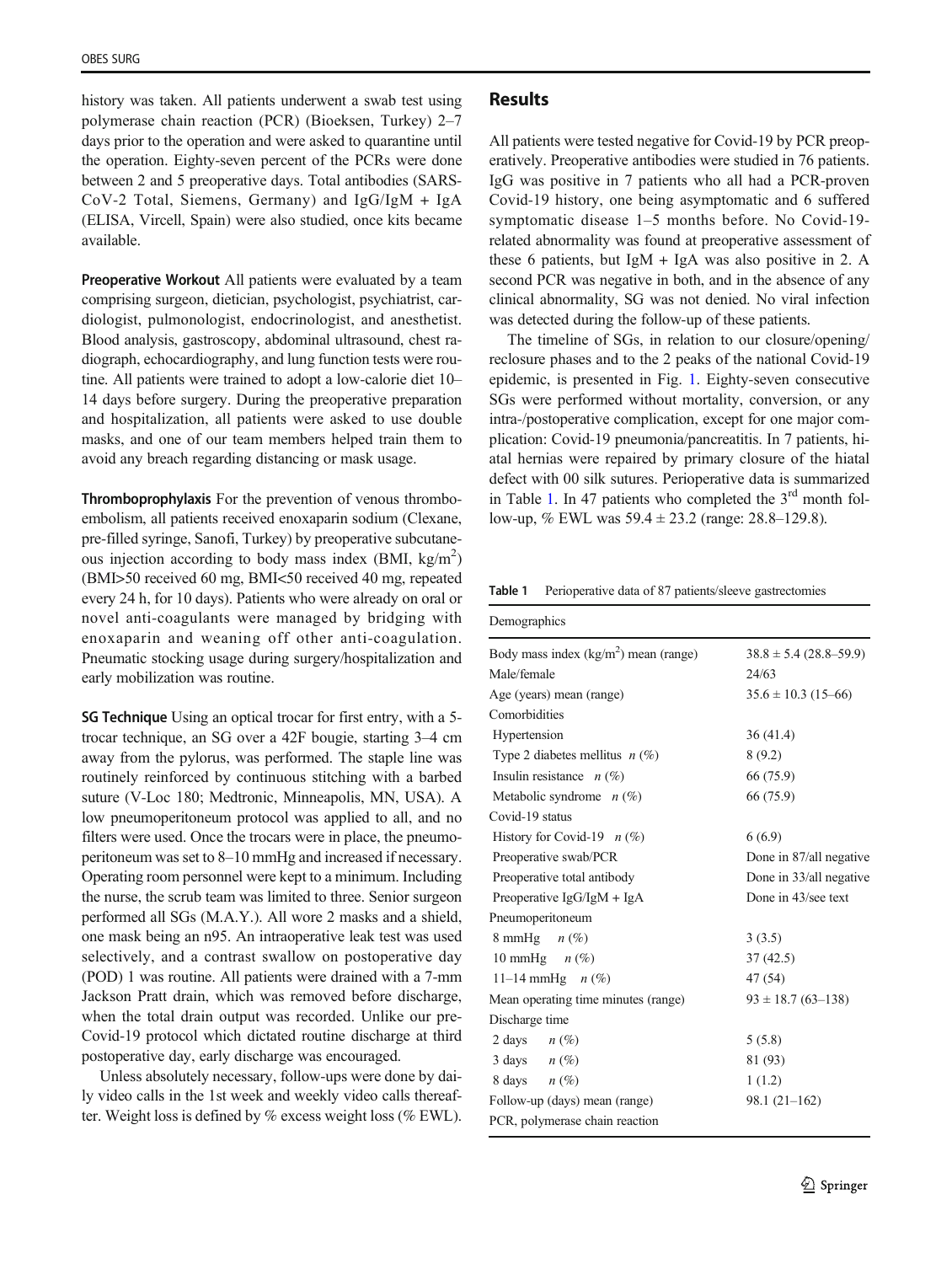During the timeline, 12/87 (13.8%) of the patients were diagnosed with Covid-19 by PCR. Seven of these were pre-SG, and 5 had symptomatic post-SG disease (6.3%). Four mildly symptomatic Covid-19 cases were diagnosed on the  $3<sup>rd</sup>$ ,  $4<sup>th</sup>$  (2 patients), and  $5<sup>th</sup>$  postoperative months. None required hospital admission, all treated orally with favipiravir without sequelae. In one case, Covid-19 became evident in POD 1 with high fever/pulmonary involvement. This was a 29-year-old male, body mass index of  $42.1 \text{ kg/m}^2$  with metabolic syndrome who had been tested negative by PCR 2 days prior to surgery. IgG and IgM + IgA were also negative. His preoperative chest X-ray/echocardiography/respiratory function tests were normal. POD 2 tomography revealed right pulmonary infiltrates with no other sign of a leak, collection, or abdominal abnormality. Cough/fatigue ensued though  $sO<sub>2</sub>$ level remained >95%. No abdominal complaints occurred, and oral liquid/protein intake was supplemented with intravenous hydration/nutrition/antibiotics. On POD 5, PCR became positive, and favipiravir was started orally, and enoxaparin sodium dose was increased to  $2\times60$  mg subcutaneously. The patient started to suffer from severe emotional stress due to isolation and left the hospital on POD 8 against our advice. Further hospitalization was felt appropriate due to the presence of pulmonary involvement and the newly diagnosed, asymptomatic acute pancreatitis, which became evident with sequentially increasing lipase/amylase values. No risk factor, besides surgical trauma, was present for pancreatitis. Recent literature [\[10](#page-4-0)] showing pancreatitis inducing effect of Covid-19 raised suspicion for the virus being the cause of pancreatitis. Contrary to our misgivings, the patient did well at home. Increased calorie/protein liquid oral intake was enforced with daily calls. He completed antibiotic, antiviral (5 days), and enoxaparin (25 days) therapies at home. At  $10<sup>th</sup>$  postoperative day, fever and cough subsided, and except for reduced mobility due to fatigue, he became asymptomatic. Lipase/amylase levels returned to normal on POD 20. He weighs 25 kg less 2.5 months after surgery, without any sequelae. Presently, he is IgG positive and PCR negative.

### **Discussion**

Our "opening-phase" experience between the two peaks of the 2020 pandemic showed that a "minimum" of 13.8% of the patients were infected with the virus. The "minimum" rate of developing postoperative symptomatic Covid-19 was 6.3%. These rates are "minimum" because the definition of infection is only based on the identification of the viral RNA by PCR, which has a relatively high rate for false negative results. Furthermore, PCR was only performed once with the exception of those with Covid-19 like symptoms. Asymptomatic individuals remained untested postoperatively. Lastly, since we now know that re-infections are possible, those

percentages surely can only reflect the minimum rate for viral infections. Nevertheless, the sole major complication was an early postoperative Covid-19 infection, giving a 1.2% rate for major complications. The results for weight loss matched expectations.

Since obesity is a risk factor for poor outcome/mortality in Covid-19 infection, bariatric surgery, being considered a risk reducing intervention for Covid-19, was widely practiced after the initial surge subsided. Covid-19 pandemic even caused a mind-shift, imparting a semi-urgent status to an otherwise elective weight reduction procedure. Simultaneously, early postoperative Covid-19 infections after elective operations (i.e., cholecystectomy, hernia repair) were shown to be potentially fatal [\[1\]](#page-4-0), and a striking mortality rate of 20% was reported in patients undergoing surgery during the incubation period of Covid-19 infection [[2\]](#page-4-0). High mortality related to pulmonary complications in patients undergoing surgery with perioperative Covid-19 infection was the subject of another recent report [[3](#page-4-0)]. In addition, high morbidity and the complexity of management of early postoperative Covid-19 infection after gastric bypass [\[4](#page-4-0)] and SG [[5](#page-4-0)] were documented. Concerns regarding the difficulty of treatment of Covid-19 in postbariatric surgery patients related to oral intake/absorption problems have been appropriately raised [\[11\]](#page-4-0). The aforementioned mind-shift, therefore, has to be balanced by the risk of acquiring Covid-19 in the early postoperative period which is a reality as shown herein and by others  $[1-6]$  $[1-6]$  $[1-6]$  $[1-6]$  $[1-6]$ . Notably, any benefit to patients in terms of outcome of Covid-19 infection will not become relevant for at least a few months after surgery, until appreciable weight loss has occurred. Surely, no guarantees can be given to avoid Covid-19 infection until then.

POD 1 Covid-19 case demonstrates the fallibility of the nasopharyngeal PCR testing by swabs. Hamilton et al. deserve credit in their effort to develop routine preoperative testing of individuals undergoing planned elective procedures by swab PCRs [[12\]](#page-4-0). They also stressed all the difficulties and the associated logistic hurdles, causing a failure rate of 4% just to be able to do testing. The exact incidence of false negative tests and the risk of developing early postoperative Covid-19 disease remains unknown.

Until recently, bariatric surgeons had to contend with these potential risks/benefits and some of the limitations in knowledge about Covid-19. Although no specific treatment agent including favipiravir is shown to be clearly effective or superior to another, the most important development, which is likely to have a groundbreaking impact, is the apparent success of several vaccines and approval of these by regulatory authorities. If vaccination is proved effective in large scale, it seems clear that elective bariatric surgery should take place only in immune patients.

Until full vaccine coverage becomes available, new surges and possibly new closure/openings can be expected. Unlike